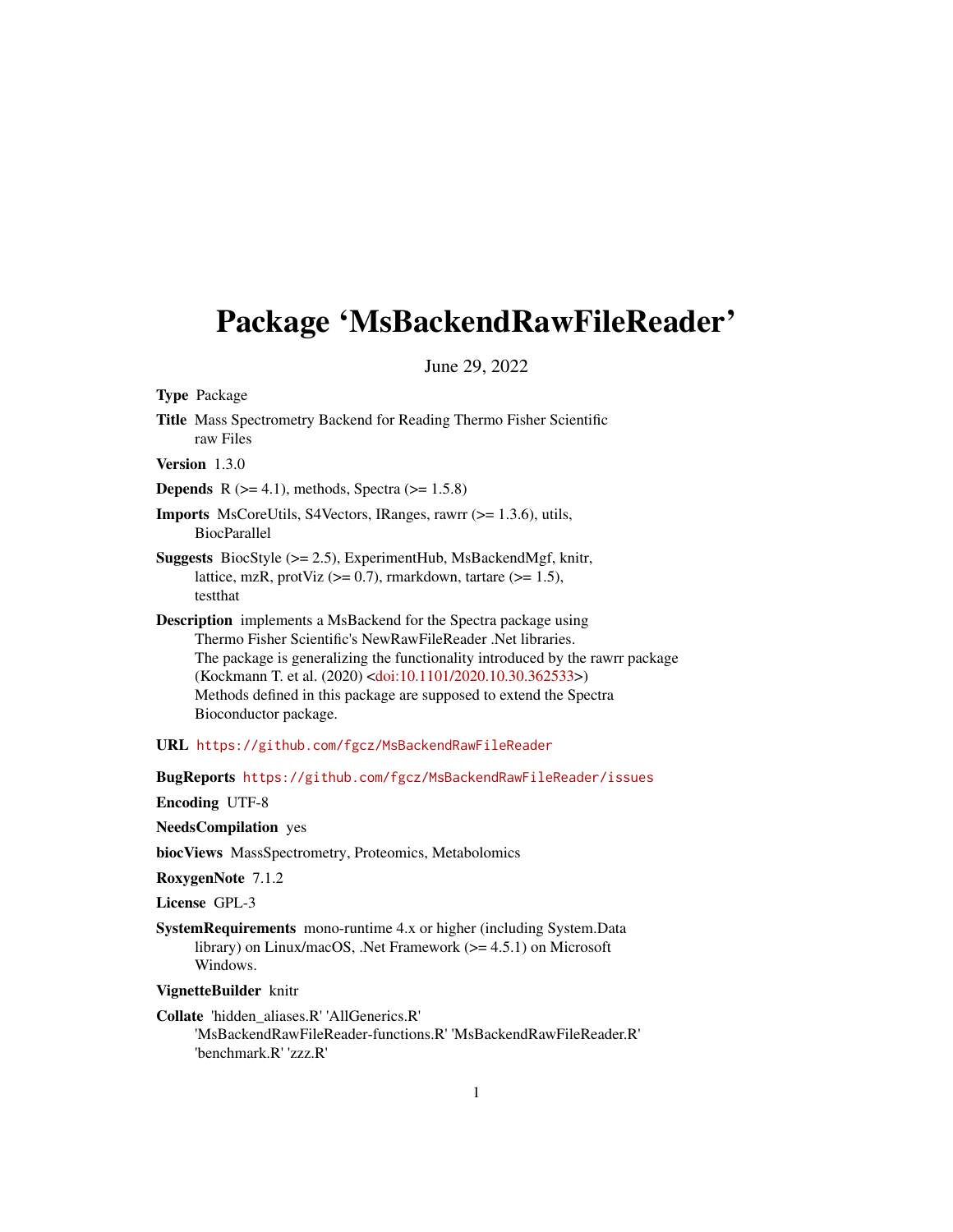git\_url https://git.bioconductor.org/packages/MsBackendRawFileReader

git\_branch master

git\_last\_commit e2b206e

git\_last\_commit\_date 2022-04-26

Date/Publication 2022-06-29

Author Christian Panse [aut, cre] (<<https://orcid.org/0000-0003-1975-3064>>), Tobias Kockmann [aut] (<<https://orcid.org/0000-0002-1847-885X>>)

Maintainer Christian Panse <cp@fgcz.ethz.ch>

### R topics documented:

| Index |  |
|-------|--|
|       |  |
|       |  |
|       |  |

ioBenchmark *RawFileReader\_read\_peaks benchmark*

#### Description

derives numbers to evaluate time performance for reading a single spectrum in dependency from the chunk size (how many spectra are read in one function call) for reading different numbers of overall spectra.

#### Usage

```
ioBenchmark(
 nv = c(1000, 5000, 10000),
 sizev = c(8, 16, 32, 64, 128, 256, 8, 16, 32, 64, 128, 256, 8, 16, 32, 64, 128, 256,
    8, 16, 32, 64, 128, 256, 8, 16, 32, 64, 128, 256, 8, 16, 32, 64, 128, 256),
  rawfile
\lambda
```
#### Arguments

| nv      | number of spectra to be read.                          |
|---------|--------------------------------------------------------|
| sizev   | number of spectra write and parsed in one single junk. |
| rawfile | the Thermo Fisher Scientific raw file.                 |

#### Value

data.frame

<span id="page-1-0"></span>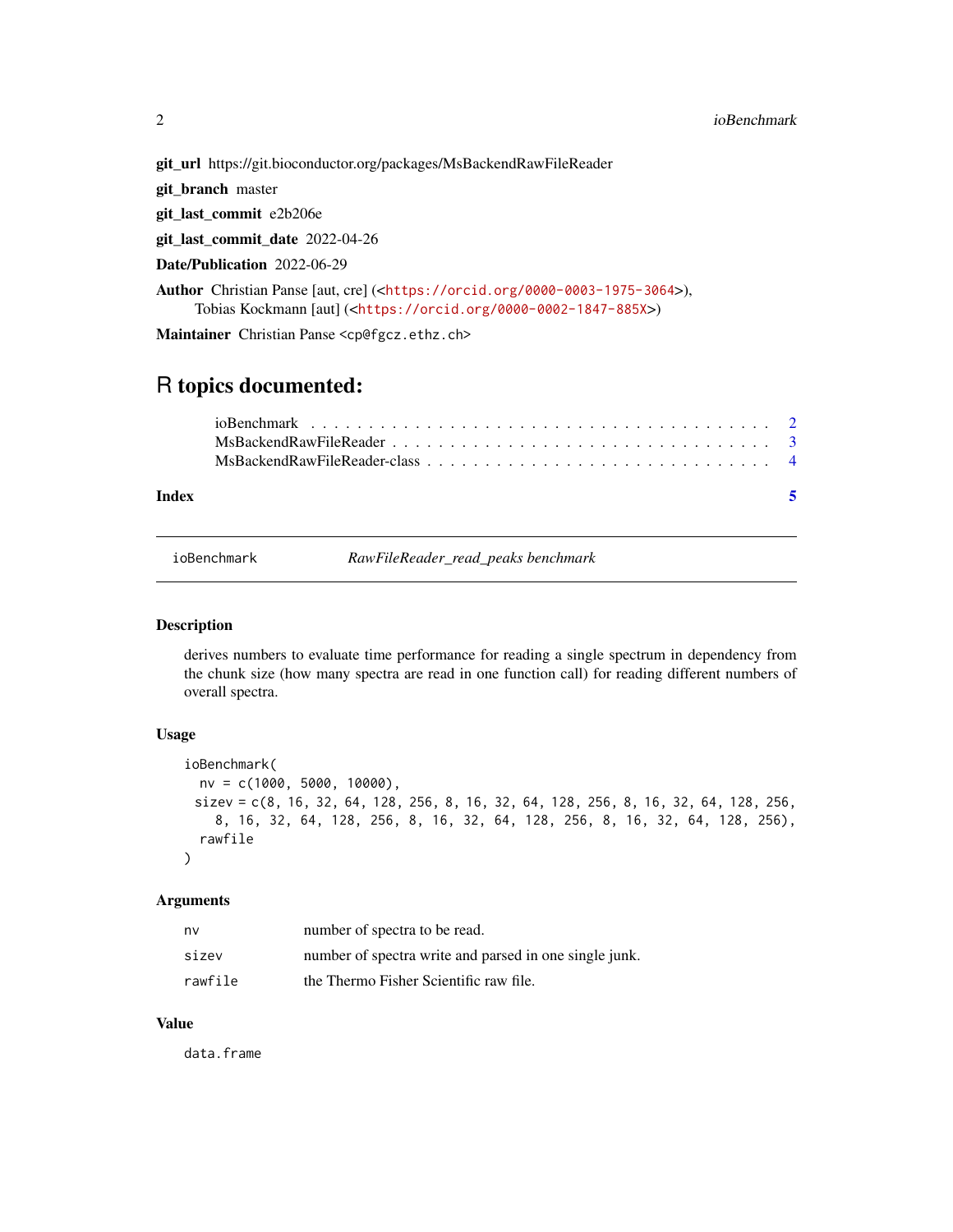#### <span id="page-2-0"></span>Examples

```
eh <- ExperimentHub::ExperimentHub()
EH4547 <- normalizePath(eh[["EH4547"]])
(rawfileEH4547 <- paste0(EH4547 , ".raw"))
if (!file.exists(rawfileEH4547 )){
  file.link(EH4547 , rawfileEH4547)
  }
S <- ioBenchmark(1000, c(128, 256, 128, 256), rawfile=rawfileEH4547)
```
MsBackendRawFileReader

*MsBackendRawFileReader*

#### Description

MsBackendRawFileReader

#### Usage

MsBackendRawFileReader()

## S4 method for signature 'MsBackendRawFileReader' filterScan(object, filter = character(), ...)

## S4 method for signature 'MsBackendRawFileReader' scanType(object, ...)

#### Arguments

| object                  | MsBackendRawFileReader object      |
|-------------------------|------------------------------------|
| filter                  | filter string                      |
| $\cdot$ $\cdot$ $\cdot$ | Arguments to be passed to methods. |

#### Value

a MsBackendRawFileReader object.

a character vector of scan types.

#### Examples

```
beRaw <- Spectra::backendInitialize(MsBackendRawFileReader::MsBackendRawFileReader(),
  files = rawrr::sampleFilePath())
beRaw |> MsBackendRawFileReader::filterScan('Ms')
beRaw <- Spectra::backendInitialize(MsBackendRawFileReader::MsBackendRawFileReader(),
  files = rawrr::sampleFilePath())
scanType(beRaw) |> head()
```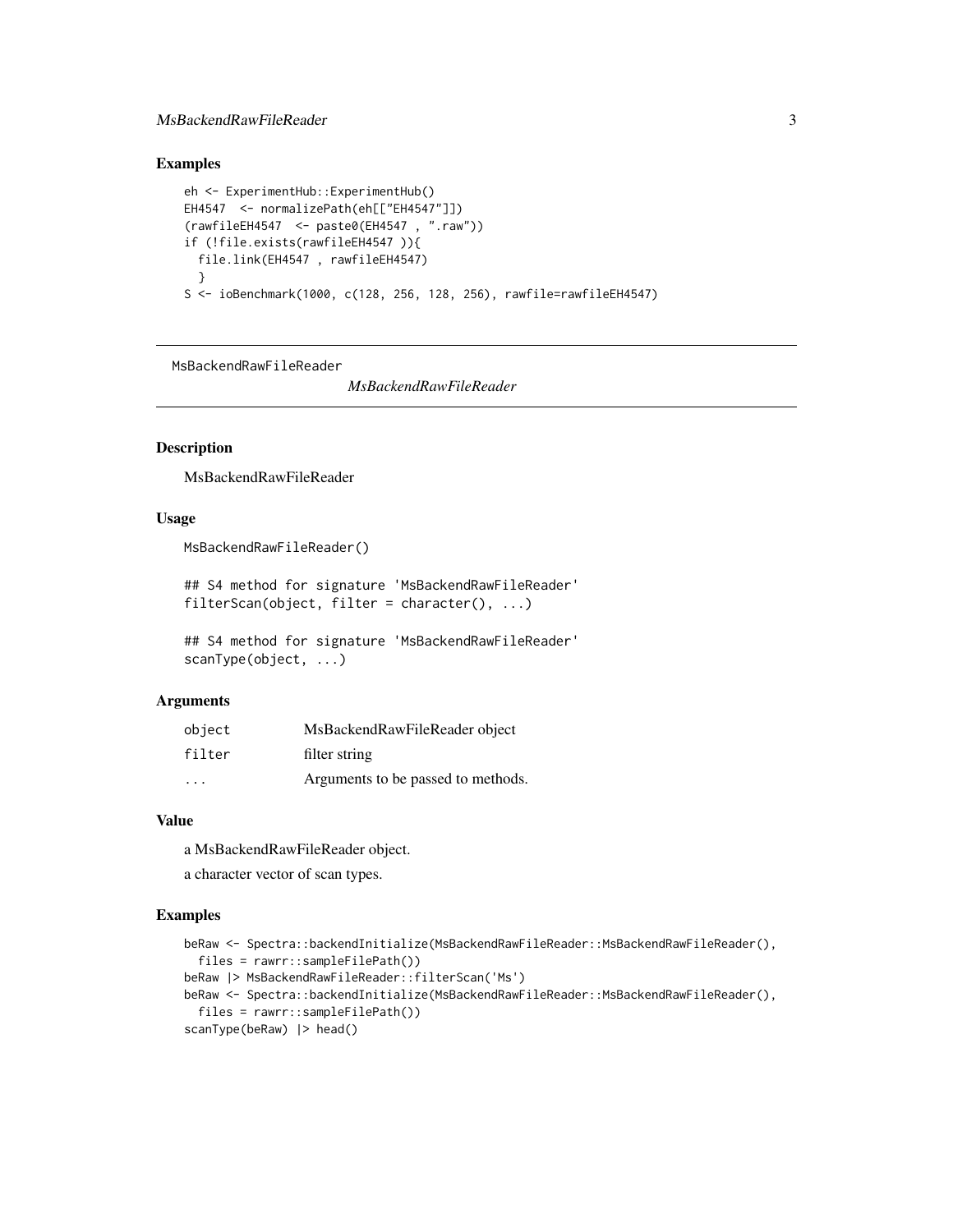<span id="page-3-0"></span>MsBackendRawFileReader-class

*RawFileReader-based backend*

#### Description

The 'MsBackendRawFileReader' inherits all slots and methods from the base 'MsBackendDataFrame' (in-memory) backend. It overrides the base 'mz' and 'intensity' methods as well as 'peaksData' to read the respective data from the original raw data files.

The validator function has to ensure that the files exist and that required column names are present.

The 'backendInitialize' method reads the header data from the raw files and hence fills the 'spectra-Data' slot.

#### Author(s)

```
Christian Panse (2019-2021)
```
#### Examples

```
beRaw <- Spectra::backendInitialize(MsBackendRawFileReader::MsBackendRawFileReader(),
  files = rawrr::sampleFilePath())
beRaw
Spectra::msLevel(beRaw)
```